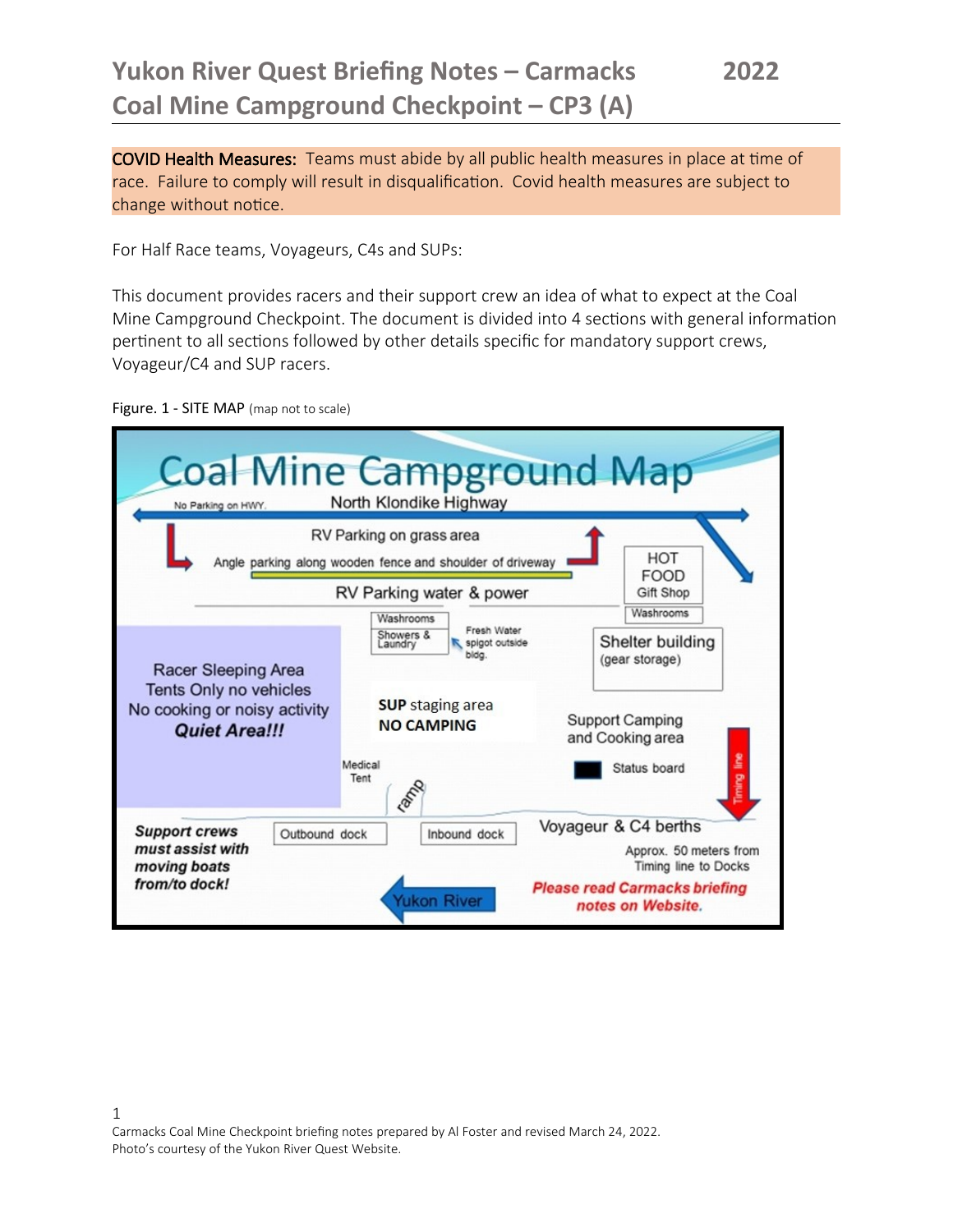### **General Information**

Location: The Coalmine Campground Checkpoint CP3 (A) is located approximately 2 hours from Whitehorse on the North Klondike Hwy. Once in Carmacks, proceed over the large blue Yukon River bridge and continue 1.5 km. On the right, just before junction with Robert Campbell Highway, you'll find the campground.



#### Figure 2. Getting to Coal Mine Campground Checkpoint

Checkpoint opens at 06:30 Thursday morning.

#### Arrival/Departure Times:

All teams must arrive at the Coal Mine Campground Checkpoint CP3 (A) within 34 hours of the start.

- 19:00 Thursday evening for the 9am start group
- 22:00 Thursday evening for the noon start group

All teams must depart within 42 hours of the start or by 06:00 Friday morning – close of checkpoint

Support crews need to be at Coal Mine Campground prior to racer arrival, and be ready to support their paddlers. Watch "Carmacks In" time on the race tracker/leaderboard to approximate your team's arrival time. If you have a voyageur trailer, please take it to the storage area a short distance from the Coal Mine Campground on the Robert Campbell Hwy. Please ask campground staff or volunteers for directions.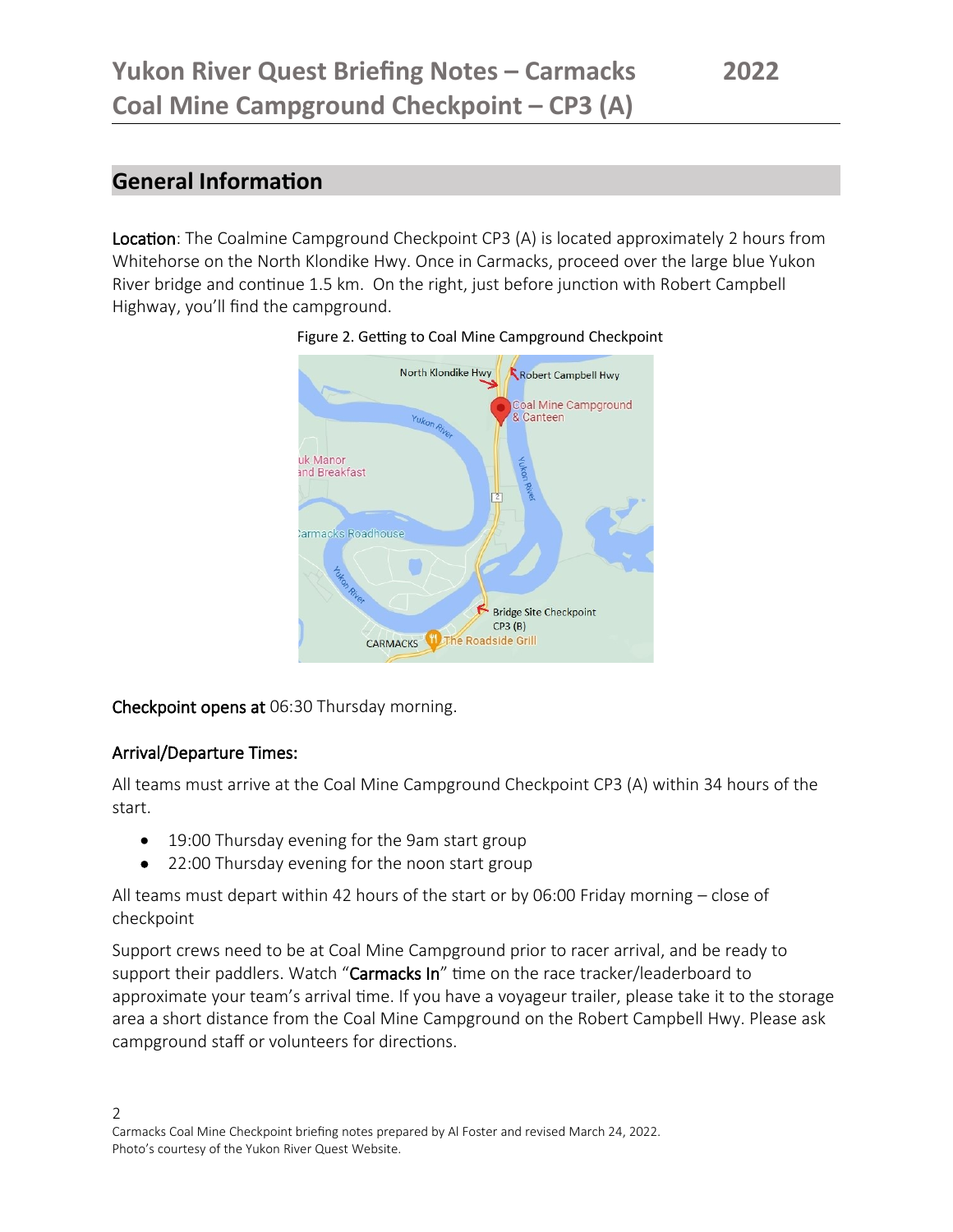Mandatory Layovers: There are two layovers for the race, the first is Carmacks, and the second is Minto.

- Teams must stop in Carmacks and Minto, but may choose to divide their mandatory 10hour rest time between the two checkpoints as they see fit.
- Support crews must assess their teams to determine if they are in adequate condition to continue, even if the plan is to stop and go. First aid personnel are available nearby.
- Teams paddling for 28 hours or longer from the start must stop in Carmacks for at least 3 hours.

Layover example: A team may decide to stop 3hrs in Carmacks and the remaining 7hrs in Minto or stop 0hrs in Carmacks and 10hrs Minto, but they must inform a volunteer in Carmacks of their decision.

Withdrawals: Written notification is required if withdrawing from the race. (\$100 penalty if race officials are not notified before checkpoint closes). If/when you remove your boat from the staging area, please inform one of the volunteers.

#### Campground Information

The Coal Mine Campground is a family run business, and the staff do an amazing job of accommodating our needs and providing excellent service. Please remember to thank owners, Dale and Samantha and their staff when you see them. Support crews, please help wherever you can by picking up garbage, cleaning the shower when your racer is finished, etc.

Any person not sleeping at the campground must still pay a small day use fee to use the facilities. If you are not staying in the campground, let us know at time of registration.

NO reservations. ALL sites are on a first come first served basis.

#### Fees:

- Any person not sleeping at the campground must still pay a small day use fee to use the facilities. Register at the Campground Office to pay.
- Camping Fees: Support crews must pay their own camping fees separately. Register at the Campground Office to pay a daily fee and to learn of check-in/check-out times.
- Racer camp fees are included in the race registration fee.

#### Washroom Facilities

- 1 Men's and 1 Women's bathroom located in front of wash-house for racers
- Support crews, please use your RV toilet or access the gender neutral bathrooms to the right of the Campground Office
- Coin operated showers located behind the wash-house (\$3 Canadian dollar coins)
- Washing machines and dryers located behind the wash-house
- Laundry soap is available in the Campground Office

3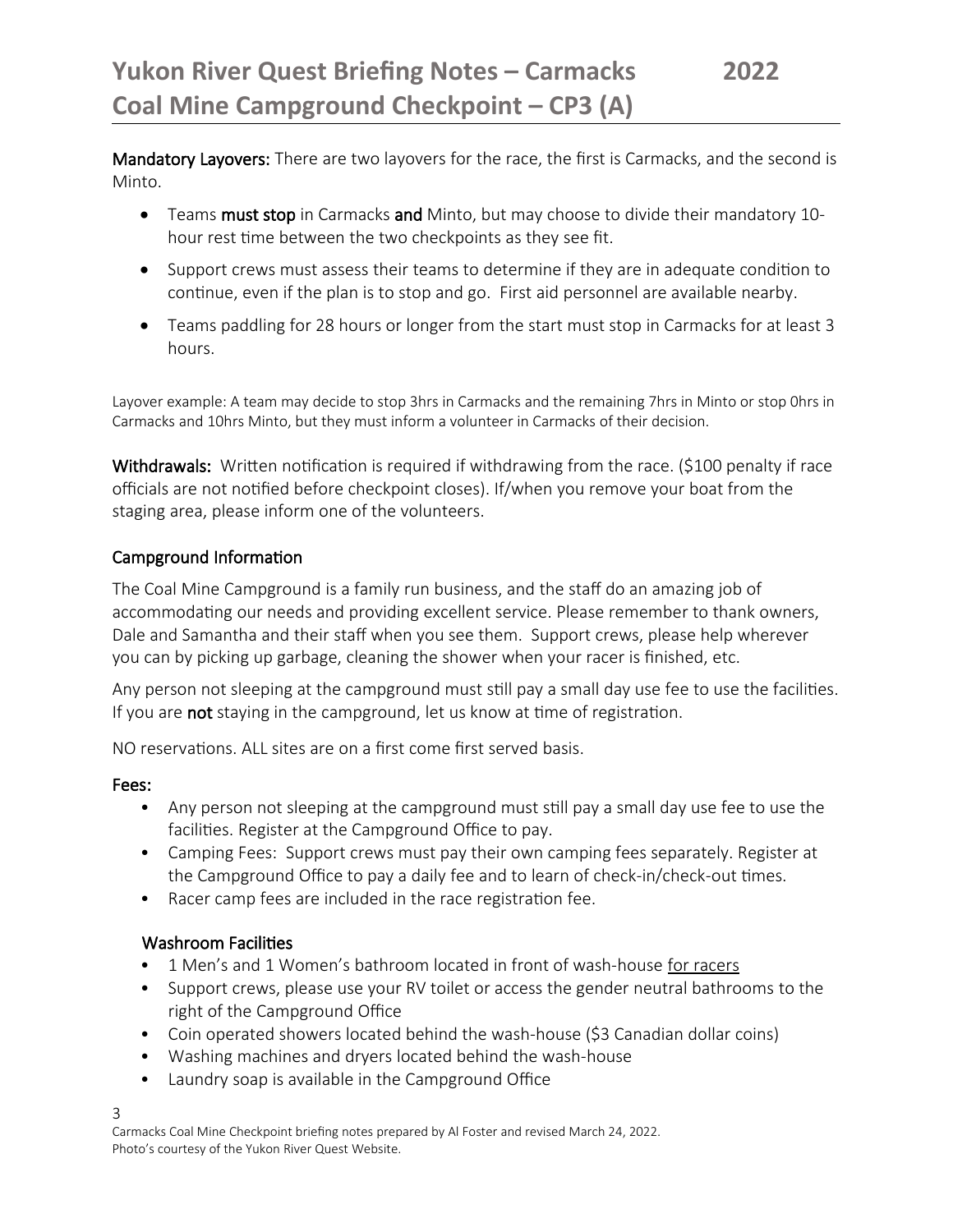#### Concession / Food Services

- Open daily from 07:00 21:00 (based on demand hours may be extended)
- The concession accepts cash, debit, or visa
- Support crews must be self sufficient with food preparation. This includes heating of meals and refrigeration of perishables. The canteen staff are not permitted to handle food from outside their facility.

Internet/Wi-Fi: Once registered at the campground, you will be given a code for access. Note: access is limited at this location.

Dogs: Please do not bring your dog. Issues have arisen in the past with noise, bites, and messes. It can also get very hot at this location, making it unsafe for your pet to be in a vehicle.

#### Figure 3. Racers Approach to the Coal Mine Campground CP3 (A) (map not to scale)

- Power line crosses river 2km out. Then a short straight section followed by a bend left with large island mid-river.
- Stay Right! Safest & easier approach is to go RIGHT of the island. If you go Left of the island, you will need to stay right and paddle hard after island to get River Right for the proper approach to  $CP_3(A)$ . MASK UP!!!
- **FAST WATER HIGH RIVER!** The timing line is marked by orange cones/flags, 50 metres upstream of the dock. After crossing the timing line, you should be no more than 5 metres from the shore. Teams should come straight in alongside dock. Toss your bow line to the crew on the dock, and they will assist you. Voyageurs also toss your stern line. SUPs are to kneel when approaching the dock.

# Approach to Carmacks CP3

Checkpoint  $\chi(A)$  is at Coal Mine Campground on River Right, 1km before the Carmacks bridge.



Carmacks Coal Mine Checkpoint briefing notes prepared by Al Foster and revised March 24, 2022. Photo's courtesy of the Yukon River Quest Website.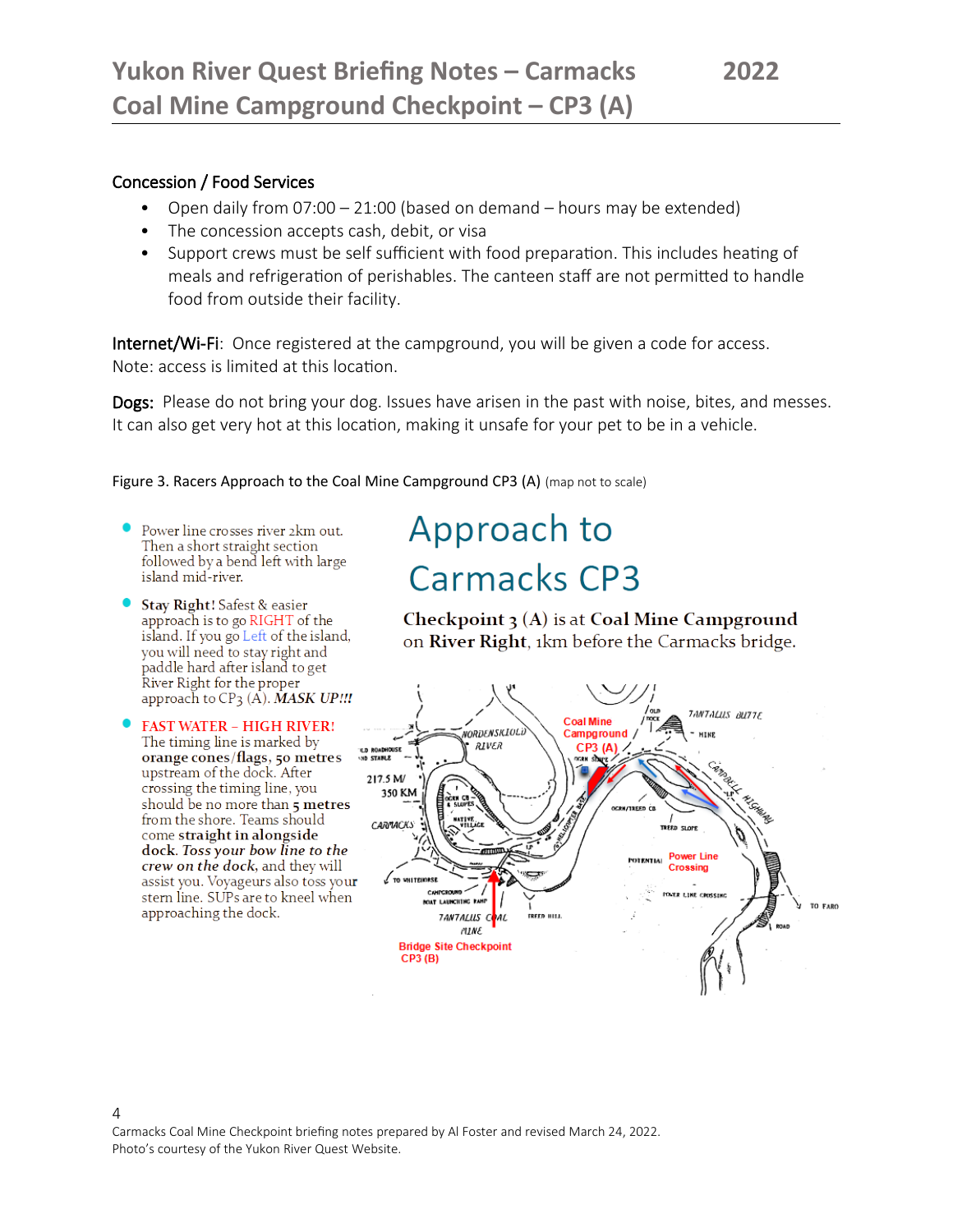Figure 4. Timing line location

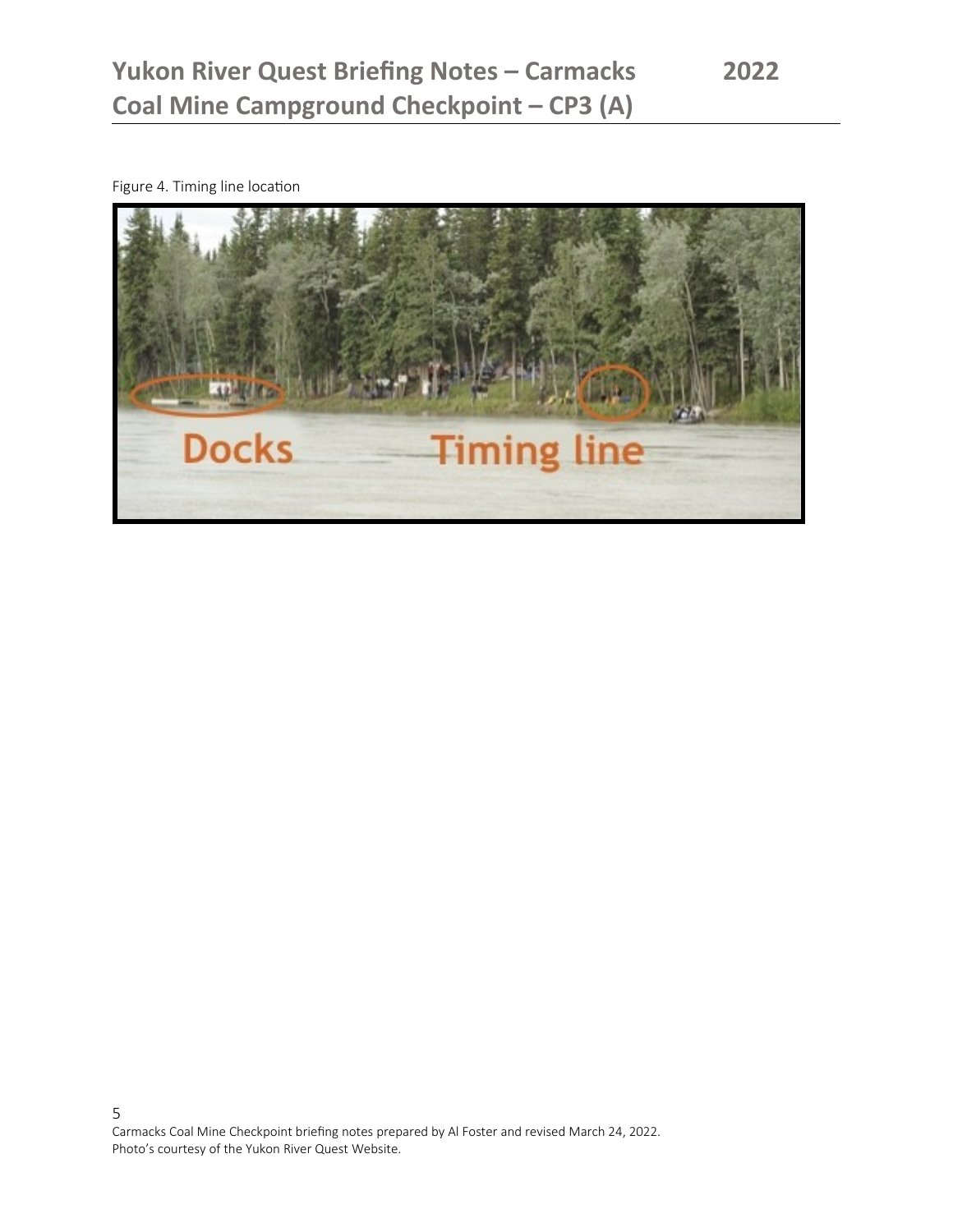### Voyageur & C4 briefing

#### All teams must have a support crew available to assist them at the Coal Mine Campground Checkpoint.

Docking: Stay close to shore (approximately 5 meters/16 -17ft), slow down after passing the timing line and concentrate on lining your boat up parallel to the dock which is about 50m/150ft from the timing line. Have bow and stern lines ready to pass to the volunteers on the dock.

Warning: The river current is strong here. Keep the stern in tight to the dock to prevent it from swinging in to the current. If you see volunteers and support crew on the dock waving their arms, you are likely too far out in the current – they are waving you in.

- Volunteers on the dock will direct the boat, while support crews help racers out of the boat.
- All gear stays in the boats until they are safely tied up along shore or are taken to the staging area.
- Bow and stern lines need to be accessible to volunteers when approaching the dock.
- Support crews need to get their team to shore as quickly as possible and then be ready to assist with lining the voyageurs and C4s back up the shoreline to their staging area. Depending on the number of C4s and the available shoreline, it may be necessary to store some C4s in the SUP staging area.

The following 2 pictures show examples of voyageurs coming into the dock



Figure 5. Correct approach **Figure 6. Incorrect approach** 

Nice and slow and parallel to dock Coming in at an angle and too fast

• If multiple voyageurs or C4s arrive closely together, only one can pull up to the inbound dock. Others will be directed to the shore.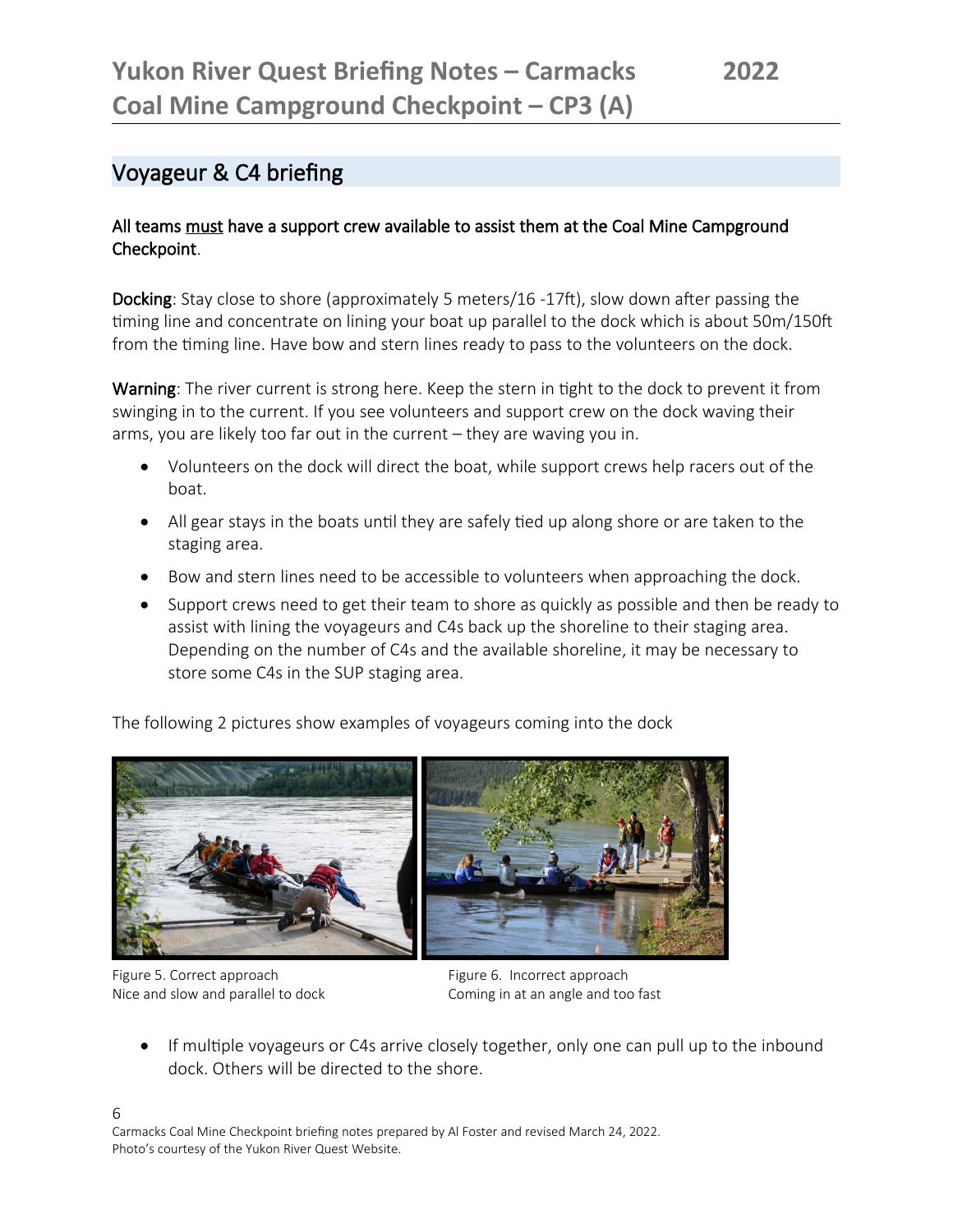- Remember to turn your tracking device OFF while resting in the checkpoint.
- Get some rest and let your support crew get to work.
- Support crews will inspect and clean the team's boat at the staging area and provide all the necessary information/care that their racers might need.
- First aid personnel are usually available at the checkpoint in case of any health issues that need to be addressed.

#### Before leaving Coal Mine Campground Checkpoint:

- If you have been selected for a random gear check, ask your support crew to have it done well before your departure time.
- **•** Remember to replace batteries and turn your tracking device ON.
- Voyageurs and C4s will leave from the shoreline at their staging area or from the outbound dock.
- Wait for the timer's departure countdown before proceeding.



Figure 7. Voyageur leaving from shoreline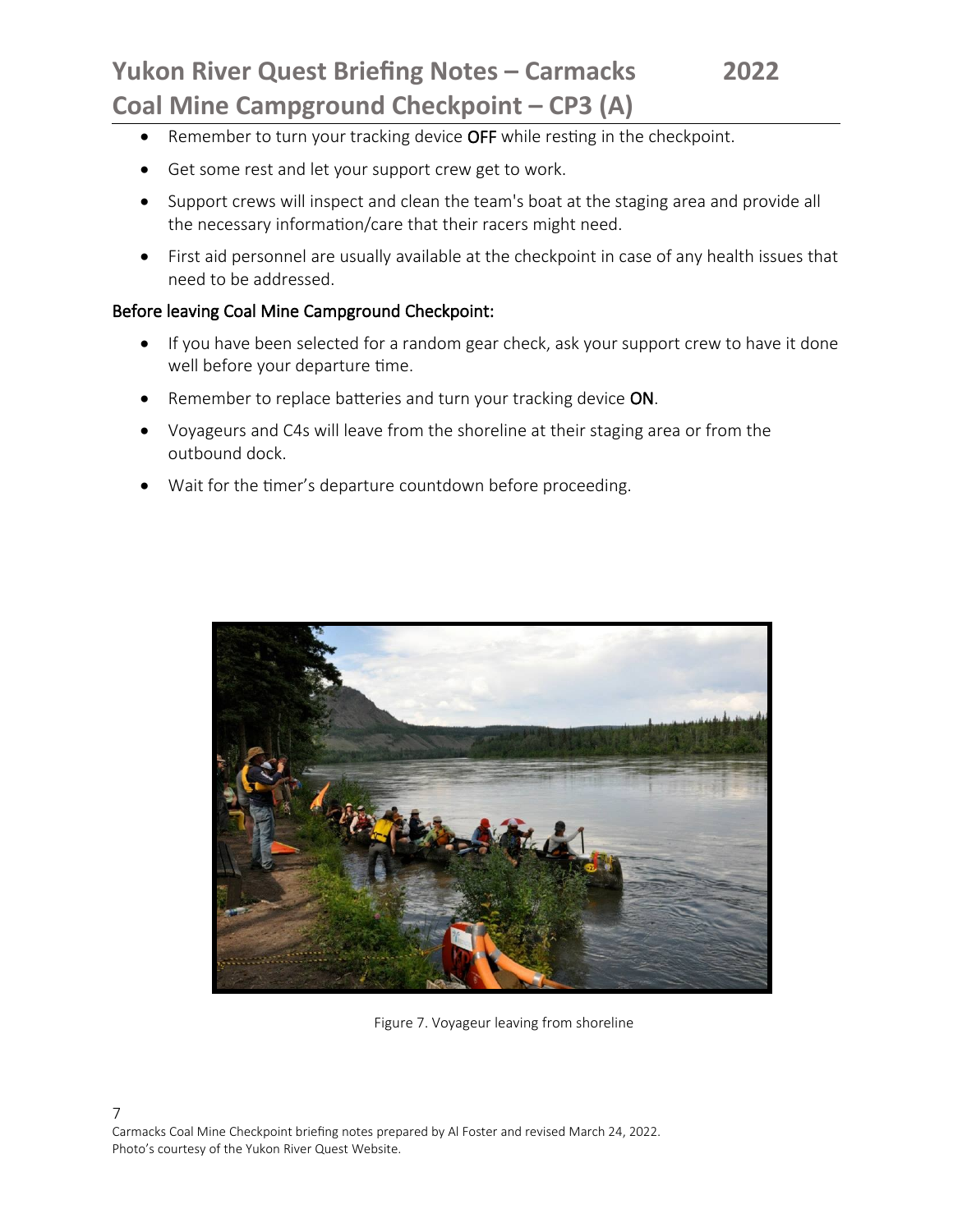### SUP Briefing

#### All teams must have a support crew available to assist them at the Coal Mine Campground Checkpoint.

Docking: Stay close to shore (approximately 5 meters/16 -17ft), slow down after passing the timing line and line your board up parallel to the dock. Have your tether line ready to pass to volunteers on the dock.

Arrive and depart while kneeling. We ask SUP racers to kneel on their board as they come into the dock. This procedure has worked well since the introduction of SUPs to the race.

- Volunteers and your support crew will be on the inbound dock to assist you.
- Volunteers on the dock secure the board while your support crew helps you to shore. To ensure safety of all volunteers and



racers, all gear stays on the SUP until it is taken to the staging area.

- SUPs are passed from the dock to the shoreline (using the bowline or SUP tether line) and are carried to the staging area by support crews.
- Remember to turn OFF your tracking device while resting in the checkpoint.
- Support crews provide all necessary information/care for their racer followed by removing gear from the board, cleaning, and restocking.
- First aid personnel are usually available at the checkpoint in case of any health issues that need to be addressed.

#### Before leaving Coal Mine Campground Checkpoint:

- If selected for a random gear check, ask your support crew to have it completed well before your departure time.
- Replace batteries and turn ON your tracking device.
- Carry SUPs to the outbound dock.
- Wait for the timer's departure countdown before proceeding.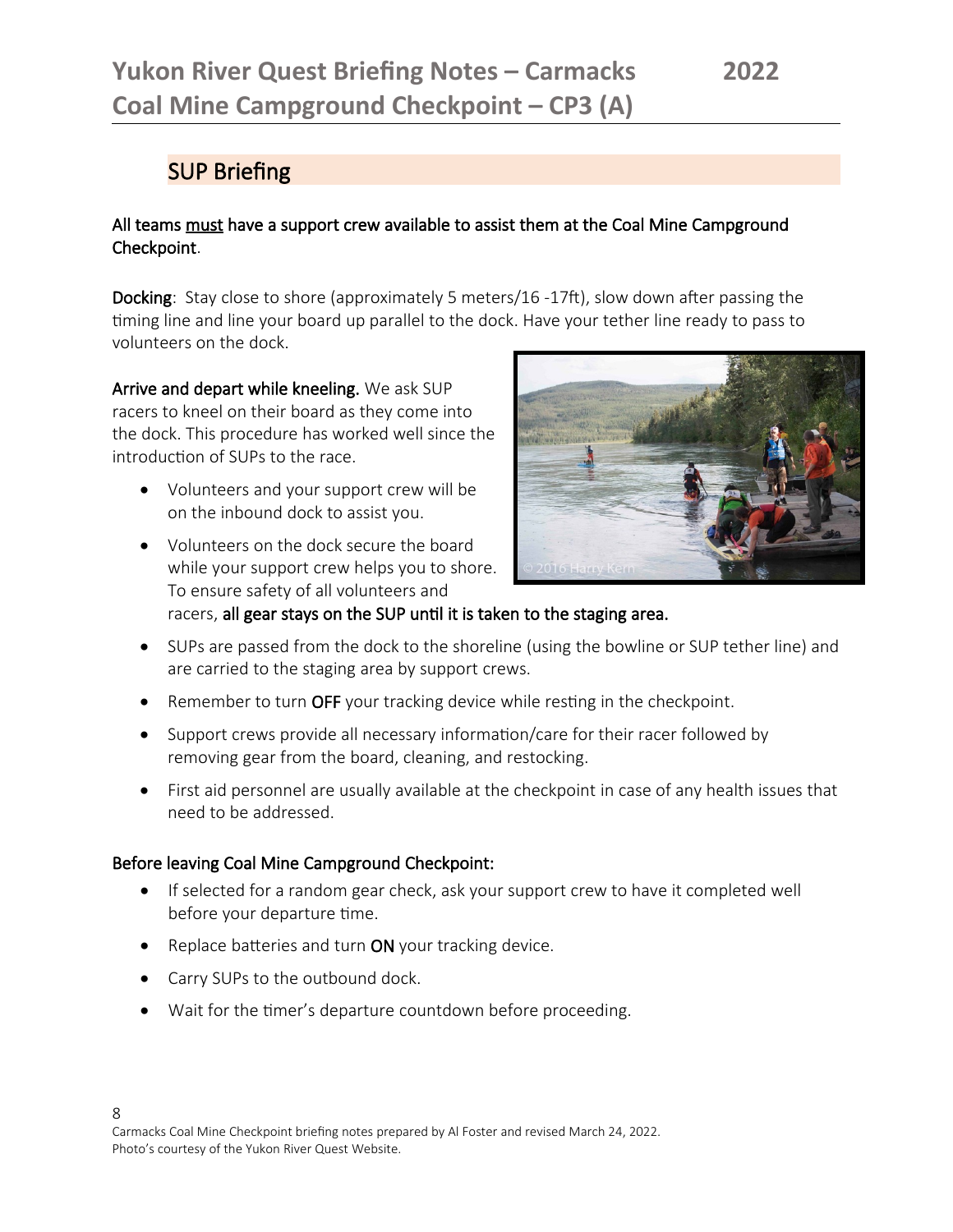### Support Crew Briefing

Read through the racer notes (above) that apply to your team.

There is limited RV and vehicle parking available at the Coal Mine Campground. Take care to park vehicles efficiently or as directed by our volunteers. Boat trailers are stored at a separate location. Please ask campground staff for directions.

Upon arrival at Coal Mine Campground: Set up your site in the designated area. Volunteers in high visibility vests are available to direct you.

**Designated Areas:** Refer to the site map on page 1 for location of these areas

**Quiet area** – for racers only Support camping and cooking area  $-$  for common activities **Staging Area** – for SUPs and possible C4s

Safety: Inbound and outbound docks have one or two volunteers available to direct racers and support crews on proper procedures for disembarking and launching. Personal flotation devices/lifejackets are required.

Spectators: We ask that spectators and specifically small children stay off the docks and away from the launch area during the race, to avoid anyone from falling into the river.

- Teams have approximately 50m/150ft of distance from the timing line to the dock to slow their boat down and line it up parallel to the outside edge of the dock.
- The bowline must be immediately accessible to volunteers on the dock.
- Volunteers on the dock direct the boat while support crews help racers out of the boat. Support crews need to get them from the dock to shore.
- To ensure safety of all volunteers and racers, all gear stays in the boats until they are tied up along shore or are taken to the staging area.
- Voyageurs and C4s need both bow and stern lines available when approaching the dock. The dock is small, so once racers have exited the boat, please proceed to shore.
- Support crews need to get their team to shore as quickly as possible and then be ready to assist with lining the voyageurs and C4s back up the shoreline to their staging area. Depending on the number of C4s and the available shoreline, it may be necessary to store some C4s in the SUP staging area.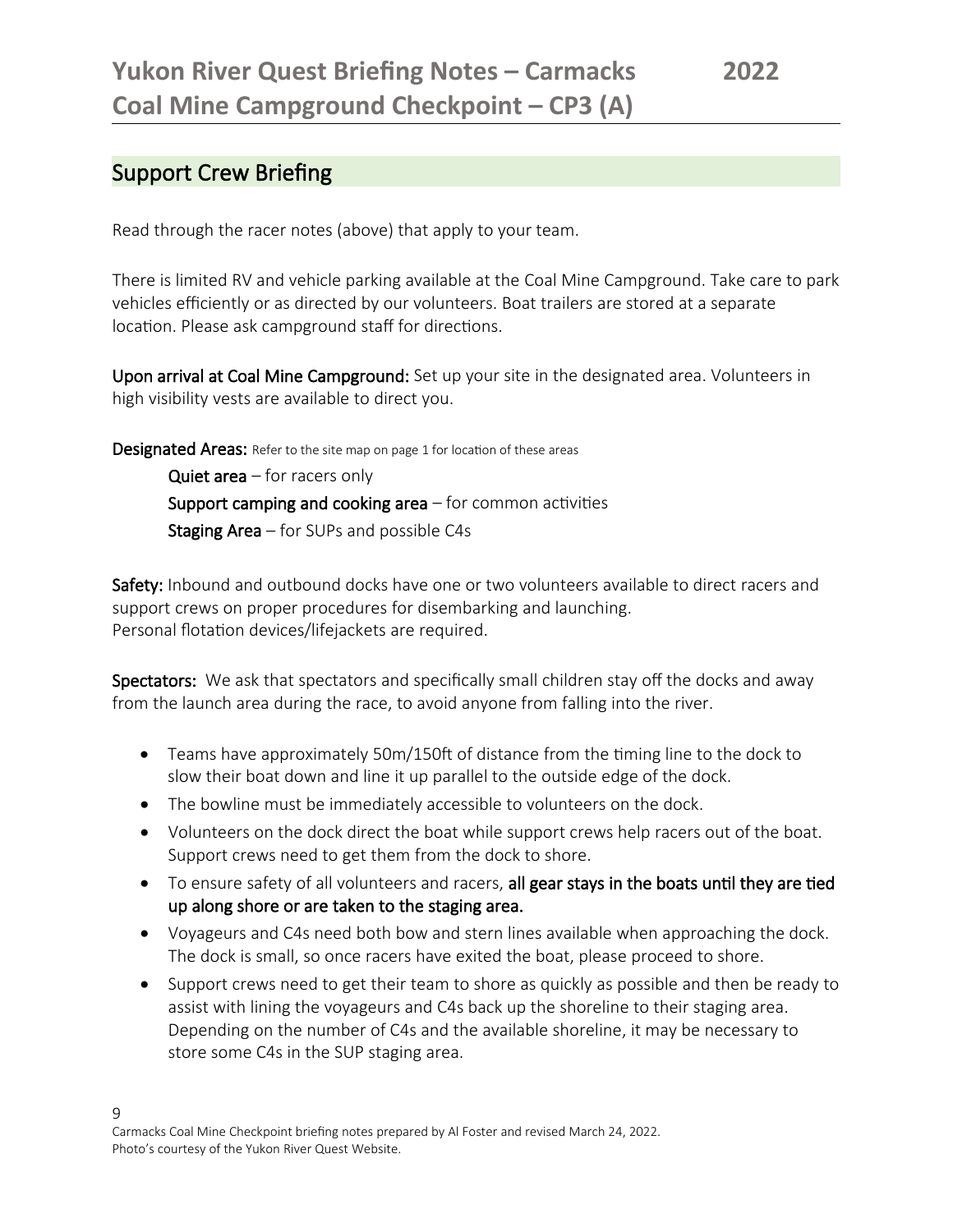- SUPs are passed from the dock to the shoreline (using the SUP tether line) and then carried up to the staging area.
- If there are multiple SUPs arriving closely together, 2 can be accommodated at the inbound dock and 1 at the outbound dock. The shoreline is too steep to disembark.
- If multiple voyageurs or C4s arrive closely together, only one can pull up to the inbound dock. Others will be waved to shore.

#### Support Crew Checklist

- $\Box$  Make sure that you have all necessary items for the checkpoint, prior to leaving Whitehorse
	- o Food, camp stove, kitchen utensils, etc.
	- o Clothing
	- o Tent, sleeping bag, etc.
	- o Medications
	- o Spare batteries
	- o Change for showers, laundry
	- o Money for food if concession items are desired
	- o Repair kits, first aid kits, etc
- $\square$  Set up racer tent, sleeping bag, sleeping mat, clean clothes/toiletries in the Quiet Area
- $\Box$  Prepare food/meal for racers
- $\Box$  Escort racers from dock to shore
- $\Box$  Carry SUP or line voyageur/C4 canoes to staging area
- $\square$  Turn off tracking device
- $\Box$  Racers' needs taken care of food, water, medical, shower, clothing, sleep, updates
- $\Box$  Check in with medic if necessary
- $\Box$  Boat cleaned and equipment re-organized
- $\Box$  If selected for random gear check, ensure ample time to complete it prior to departure time. (1 in 6 teams will be selected)
- $\Box$  Carry SUP or line voyageur/C4 canoe to outbound dock (several voyageur canoes and C4 teams prefer to leave directly from the staging area)
- $\Box$  Replace batteries and turn tracking device on
- $\Box$  Get racers into boats/onto SUPs
- $\Box$  Await timer countdown for departure
- $\Box$  Take a well-deserved break!
- $\Box$  Clean up, pack up, and leave

#### How important is a Support Crew?

Very important! A support crew is an integral part of a racer's success. It can be challenging work, but well worth the effort. Your job is equal parts team coordinator, cheerleader, camp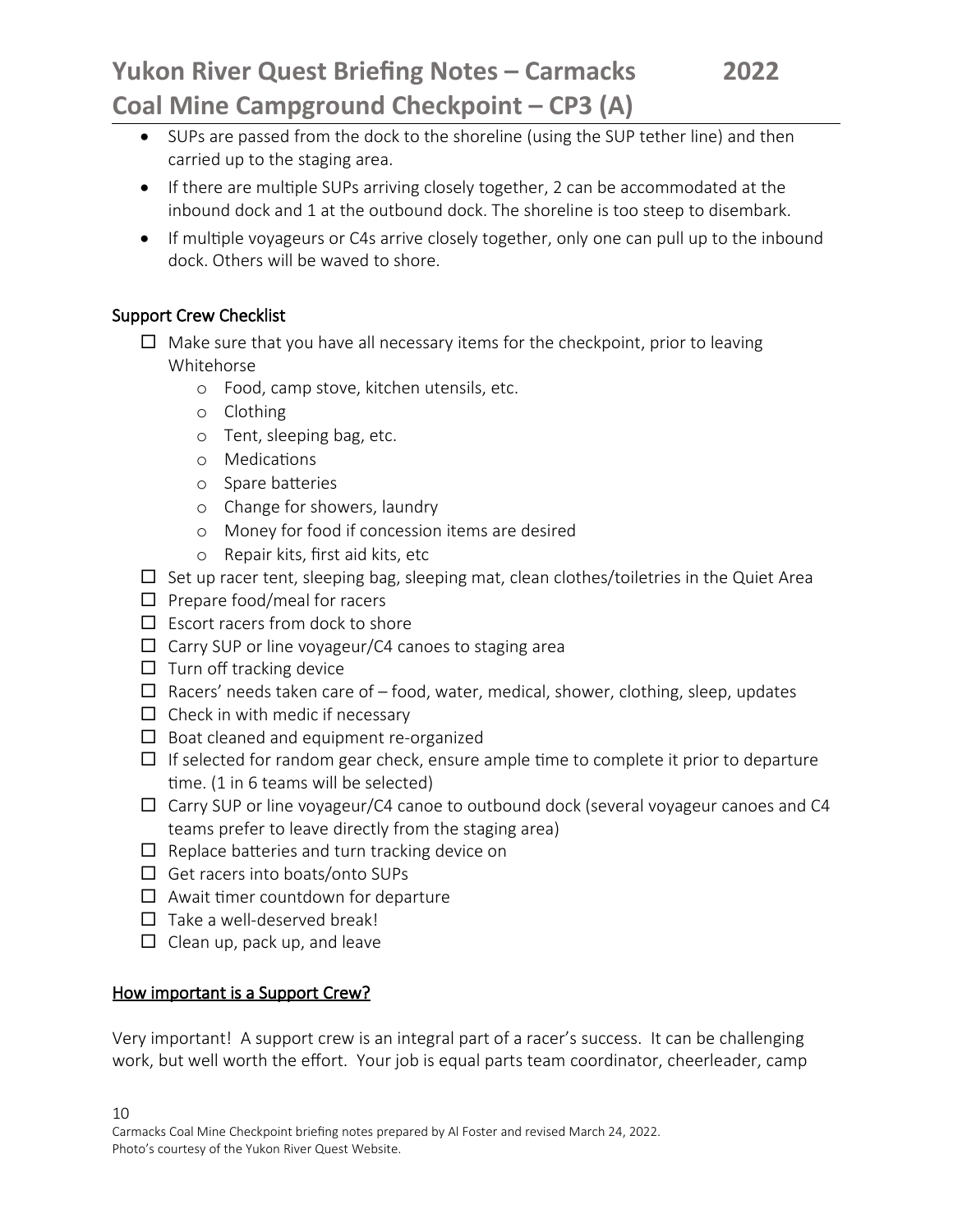cook, laundry service, repair person, and cleaning staff. So, what can the support crew do to make that difference?

When you see racers arriving at the Coal Mine Campground Checkpoint, they're very grateful to see you, and you learn very quickly how hard the race can be, and whether the racer is going to continue. Paddlers who do not have a good support crew waiting for them will always find it harder to get back in the boat.

The first boats generally arrive in Carmacks shortly after 06:30 Thursday morning and the last boats depart Friday morning somewhere between 04:00 and 05:00, Friday morning. So between those hours racers are trying to get some sleep, and a quiet area for them is important.

- Attend to medical issues and seek medical attention if necessary.
- Have food and beverage ready to go.
- Make sure shower items are ready. Have the correct change, towels and toiletry kits are nearby, and clean dry clothes ready to go.
- Tents are not especially soundproof, so plan for noise. Avoid the use of generators, playing loud music, and have ear plugs on hand.
- Have their tent, sleeping bag, pad, dry clothes, eye mask, and any other requirements setup and ready to go prior to arrival.
- While the racer is sleeping, clean the boat, recheck the gear list, lay out clean/dry clothes, prepare food, hot water, redress wounds, replace batteries, etc.
- Turn off the tracking device, and replace batteries.
- Remember, there is a random gear check in Carmacks, and your team might be selected.
- Make sure you have enough time to accomplish these tasks and leave ample time for the team to depart without being too stressed.
- Find people to help you carry your boat to the water. Note: It gets harder to find people later in the evening.
- Racers like to know their standing in the race and any other interesting race information, so having some details that you can pass on to them is generally appreciated.
- Be ready to help in Minto and Dawson and consider helping other teams, not just your crew. They all deserve your support for completing this race.

Lastly, if you have a moment, take a picture of your racer getting out of their boat, so they have something to look back on. A picture is worth a thousand words.